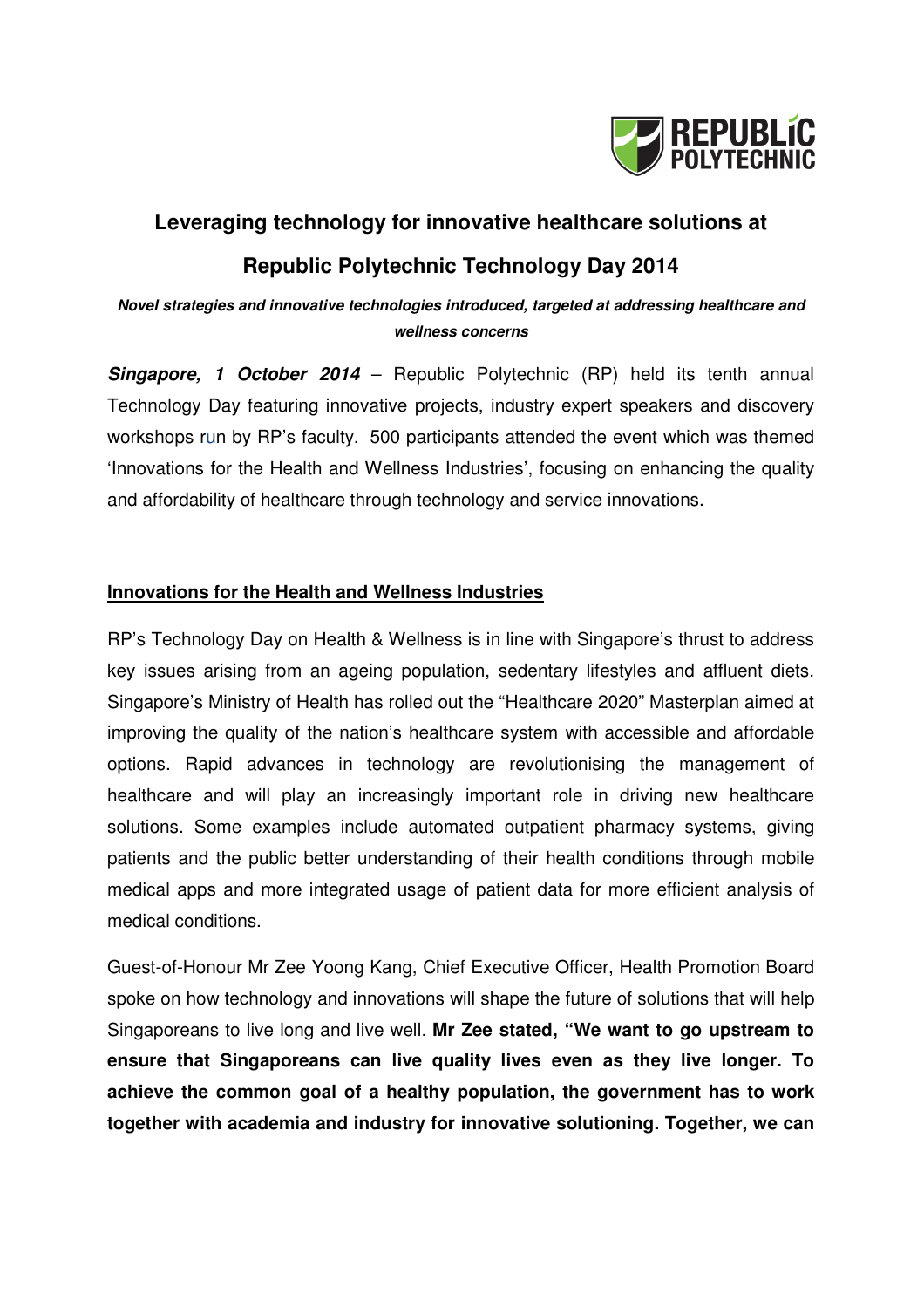

# **build sustainable ecosystems and create products for healthy living which are not only accessible but attractive to the individual."**

Senior business leaders and industry partners also contributed and spoke at keynote presentations and panel discussions. They included delegates from SPRING Singapore, Symrise Asia Pacific, Tan Tock Seng Hospital, Alexandra Health System, and the Agency for Integrated Care who further inspired the discussion on technology innovations and smart technology in the health and wellness industries.

**"Over the past decade, RP Technology Day has been established as an important platform for our partners in industry and academia to come together to share their technology, knowledge and industry insights. This year, we explore the application of technology, knowledge and innovation in addressing challenges faced by the healthcare and wellness sectors," said Mr Yeo Li Pheow, Principal/Chief Executive Officer, Republic Polytechnic.**

#### **Joint innovation with industry partners**

To foster deeper industry collaboration and engagement, RP also signed a Memorandum of Understanding with National Instruments Singapore to set up a LabVIEW Academy in RP's School of Engineering (SEG). SEG has previously partnered with National Instruments to integrate National Instruments' unique LabVIEW system design software into its curriculum. The new facility will equip students with industrial certifications as well as skills which would encourage engineering discoveries and technological innovation in the electronics and electrical engineering industries.

 A Memorandum of Agreement was also inked between RP's Centre for Enterprise and Communication and Ebenezer NDT Services, to provide opportunities for industry mentorship and networking support for RP student and alumni start-ups, as well as prototyping and test bedding of technology for products and services.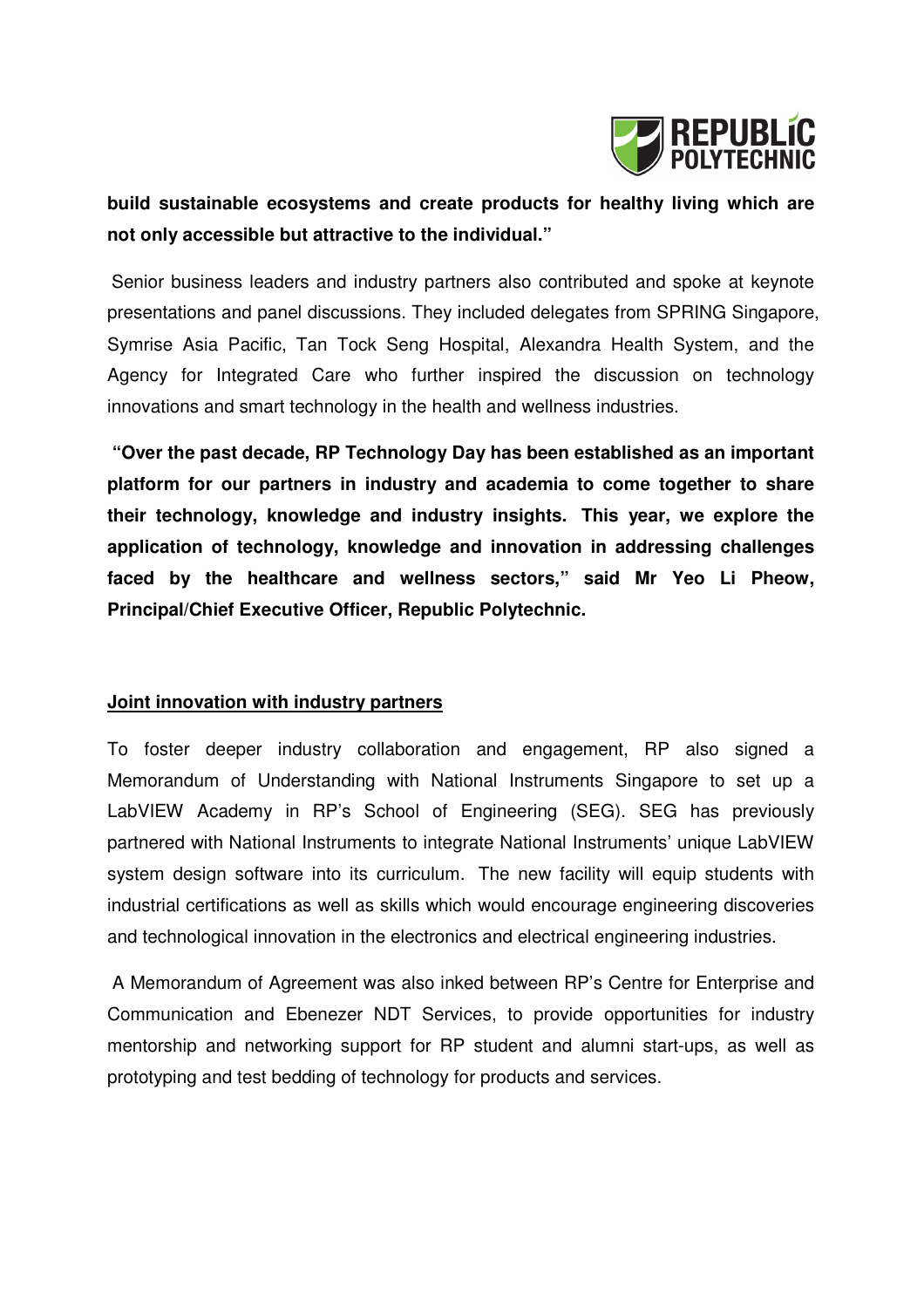

**Mr Yeo added, "Not only does Technology Day bolster and strengthen Republic Polytechnic's partnerships and links with the industry, it is also a good opportunity for us to showcase RP's capabilities where we present innovative ideas to industry partners for product commercialisation or further research and development."** 

To facilitate multi-disciplinary sharing, the event saw all six of Republic Polytechnic's schools, namely School of Applied Sciences (SAS), School of Engineering (SEG), School of Sports, Health and Leisure (SHL), School of Infocomm (SOI), School of Hospitality (SOH), School of Technology for the Arts (STA) as well as its Centre for Enterprise and Communication (CEC) gathered in a single setting to share their insights on how technology innovations are shaping the healthcare industry.

## **Staff research projects**

This year's Technology Day also showcased innovative staff research projects. These included a wireless low cost bed-based weight measurement system for long-stay patients and the bedridden, which will be tested at Khoo Teck Puat Hospital in a ward setting; a wireless biodata-monitoring system for mass evacuations currently being tested by the Singapore Civil Defence Force (SCDF); preformulated solid pharmaceutical drugs which can help increase drug efficacy; and healthier food options including a tasty and easy-to-prepare vitamin-fortified porridge and a nutritious soyderivative product, Okara.

 **\*\*\*\*\***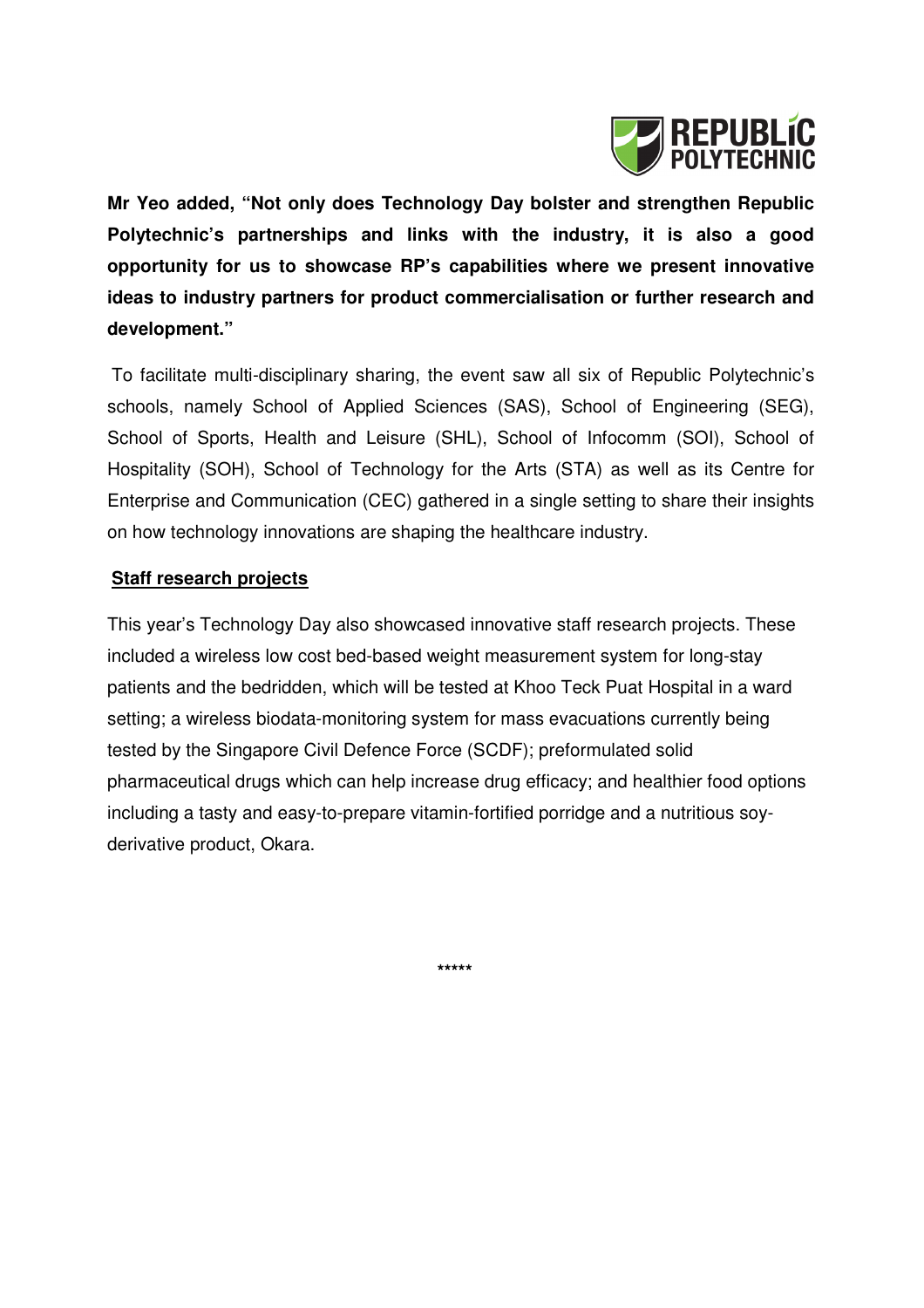

#### **About Republic Polytechnic**

The first educational institution in Singapore to leverage Problem-Based Learning approach for all its diploma programmes, Republic Polytechnic (RP) has six schools and two academic centres offering thirty-seven diplomas in Infocomm, Engineering, Applied Science, Technology for the Arts, Sports, Health & Leisure, Events and Hospitality, Enterprise, and Communication. Republic Polytechnic is committed to nurturing innovation and entrepreneurial learning in an environment that develops problem-solving skills and lifelong learning opportunities. Its holistic, broad-based curriculum, covering culture, enterprise development and cognitive processes, prepares students for an active and meaningful role in society. Republic Polytechnic strives for excellence and has achieved various international and national accreditations, including ISO9001, ISO14001, OHSAS 18001, SS540, Singapore Quality Class, People Developer, Innovation Class, and Service Class.

For more information, visit www.rp.edu.sg

#### **For media enquiries, please contact:**

**Republic Polytechnic**  Patrick Seng / Julian Soh +65 9767 6701 / +65 9018 0719 patrick\_seng@rp.edu.sg/ julian\_soh@rp.edu.sg